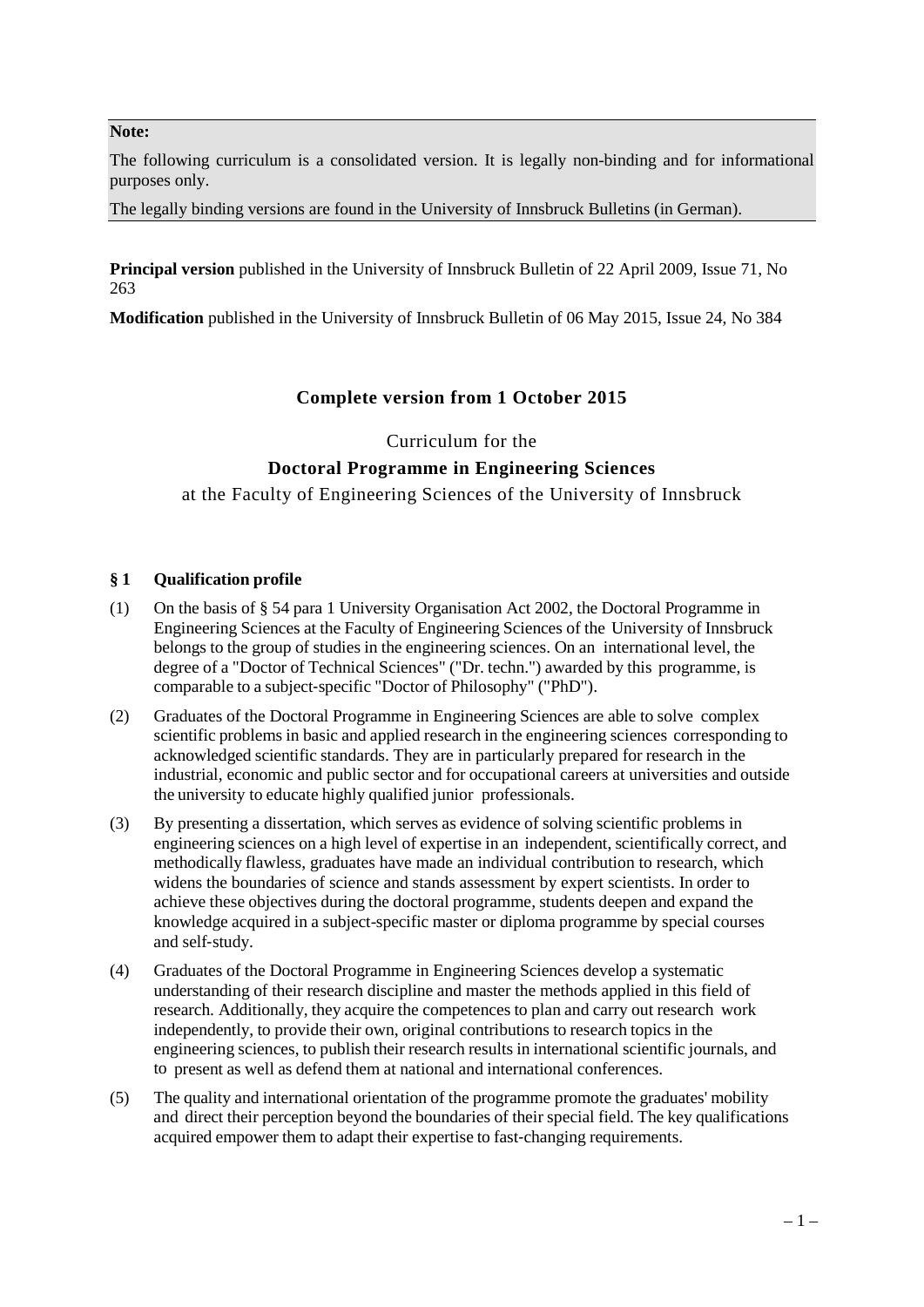### **§ 2 Length and scope**

The Doctoral Programme in Engineering Sciences takes three years (six semesters), which equals 180 ECTS-Credits.

### **§ 3 Admission**

- (1) Valid proof of the necessary academic level for admission to the doctoral programme must be provided. This includes proof of completion of relevant diploma or master programmes, of completion of relevant diploma or Magister programmes at a university of applied science or completion of other equivalent studies at an accredited Austrian or non-Austrian postsecondary educational institution. If equivalency is given in principle, and only a few elements are missing for full equivalency, the rector's office is entitled to combine the determination of equivalency with the obligation to pass certain examinations in the course of the doctoral programme.
- (2) Relevant studies are in any case
	- 1. the Diploma Programme Civil Engineering completed at the University of Innsbruck,
	- 2. the Master's Programme Civil and Environmental Engineering, Civil Engineering as well as Environmental Engineering completed at the University of Innsbruck,
	- 3. the joint Master's Programme Mechatronics of the University of Innsbruck and the UMIT - The Health & Life Sciences University
	- 4. the Master's Programme Domotronics completed at the University of Innsbruck.

#### **§ 4 Types of courses and maximum number of students per course**

(1) Courses without continuing performance assessment:

Lectures (VO) are courses held in lecture format. They introduce the research areas, methods and schools of thought for a given subject. No maximum number of participants.

- (2) Courses with continuing performance assessment:
	- 1. Seminars (SE) provide in-depth treatment of scientific topics through students' presentations and discussion thereof. Maximum number of participants: 10
	- 2. Lectures with integrated practical parts (VU) focus on the practical treatment of concrete scientific tasks that are discussed during the lecture parts of the course. No maximum number of participants for the lectures; maximum number of participants for the practical parts: 10, for laboratory and equipment tutorials the maximum number is 5.

### **§ 5 Procedure for the allotment of places in courses with a limited number of participants**

Students whose study time will be prolonged if they are not admitted are to be given priority.

### **§ 6 Compulsory and elective modules**

(1) The following compulsory modules with a total of 25 ECTS-Credits are to be taken: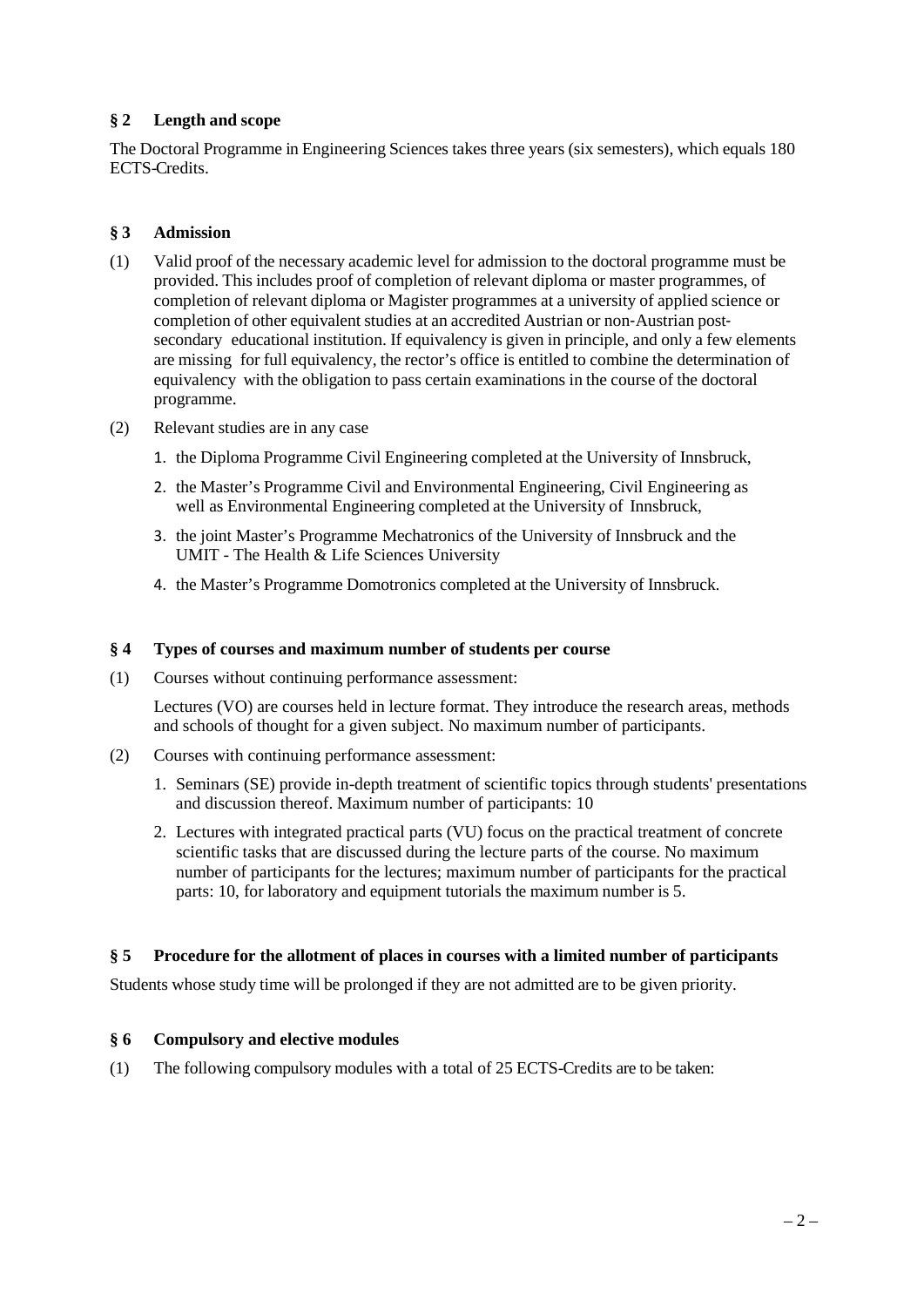| 1. | <b>Compulsory Module: Concept of Doctoral Thesis</b>                                                                                                                                                                                                                                                                                                                                                                                                                                                                                                                                   | h              | <b>ECTS-</b><br><b>Credits</b> |
|----|----------------------------------------------------------------------------------------------------------------------------------------------------------------------------------------------------------------------------------------------------------------------------------------------------------------------------------------------------------------------------------------------------------------------------------------------------------------------------------------------------------------------------------------------------------------------------------------|----------------|--------------------------------|
|    | <b>SE Concept of Doctoral Thesis</b><br>Conveyance of rules of good scientific practices, in particular with regard<br>to scientific integrity, self-critical attitude to scientific results gained and<br>openness to critical assessment; discussion of different dissertation<br>(monographic vs. Cumulative) and<br>architectures<br>strategies<br>for<br>implementation; discussion of different dissertation concepts. Students<br>become acquainted with the dissertation subject, make a concept of their<br>work and present it within the course in front of the supervisor. | $\overline{2}$ | 2.5                            |
|    | <b>Total</b>                                                                                                                                                                                                                                                                                                                                                                                                                                                                                                                                                                           | 2              | 2.5                            |
|    | Objective:<br>Students are able to reflect on the research methods of their own subject area and position it<br>in the overall context of the field. They feel committed to the rules of good scientific<br>practice and are open to criticism of their research results. They are able to integrate<br>insights gained in open discourse into their research project.<br>Students are able to create a concept of doctoral thesis, to write an exposé and to present it<br>within the scope of a course.                                                                              |                |                                |
|    | <b>Prerequisites:</b> none                                                                                                                                                                                                                                                                                                                                                                                                                                                                                                                                                             |                |                                |

| 2.             | <b>Compulsory Module: Scientific Methods and Presentation Skills</b>                                                                                                                                                                               | $\mathbf h$      | ECTS-<br><b>Credits</b> |
|----------------|----------------------------------------------------------------------------------------------------------------------------------------------------------------------------------------------------------------------------------------------------|------------------|-------------------------|
| a.             | VO Publish Research Work<br>Build-up of publications; conveyance of publication processes, selection<br>and assessment of the publication medium; description of the review<br>process.                                                            | 1                | 2.5                     |
| $\mathbf{b}$ . | <b>SE Seminar for Doctorate Students</b><br>Students report on the state of their dissertation in the second or third<br>academic year.                                                                                                            | 1                | 2,5                     |
|                | <b>Total</b>                                                                                                                                                                                                                                       | $\boldsymbol{2}$ | 5.0                     |
|                | Objective:<br>Students are acquainted with the practice of scientific writing as well as the publication and<br>review process. They are able to present their research results in plenary and to subject the<br>results to a critical evaluation. |                  |                         |
|                | <b>Prerequisites:</b> successful completion of compulsory module 1                                                                                                                                                                                 |                  |                         |

| 3. | <b>Compulsory Module: Scientific Specialisation</b>                                                                                                                                                                                                                                        | h | ECTS-<br><b>Credits</b> |  |  |  |
|----|--------------------------------------------------------------------------------------------------------------------------------------------------------------------------------------------------------------------------------------------------------------------------------------------|---|-------------------------|--|--|--|
|    | <b>VU Thematic Specialization</b><br>One of the courses offered by the research centres of the Faculty of<br>Engineering Sciences which is relevant for the field of the dissertation;                                                                                                     | 2 | 2.5                     |  |  |  |
|    | <b>Total</b>                                                                                                                                                                                                                                                                               |   |                         |  |  |  |
|    | Objective:<br>Students become acquainted with the latest results and methods developed in the research<br>centres of the Faculty of Engineering Sciences; having completed the courses in question,<br>students are able to utilize these results and methods for their own research work. |   |                         |  |  |  |
|    | <b>Prerequisites:</b> successful completion of compulsory module 1                                                                                                                                                                                                                         |   |                         |  |  |  |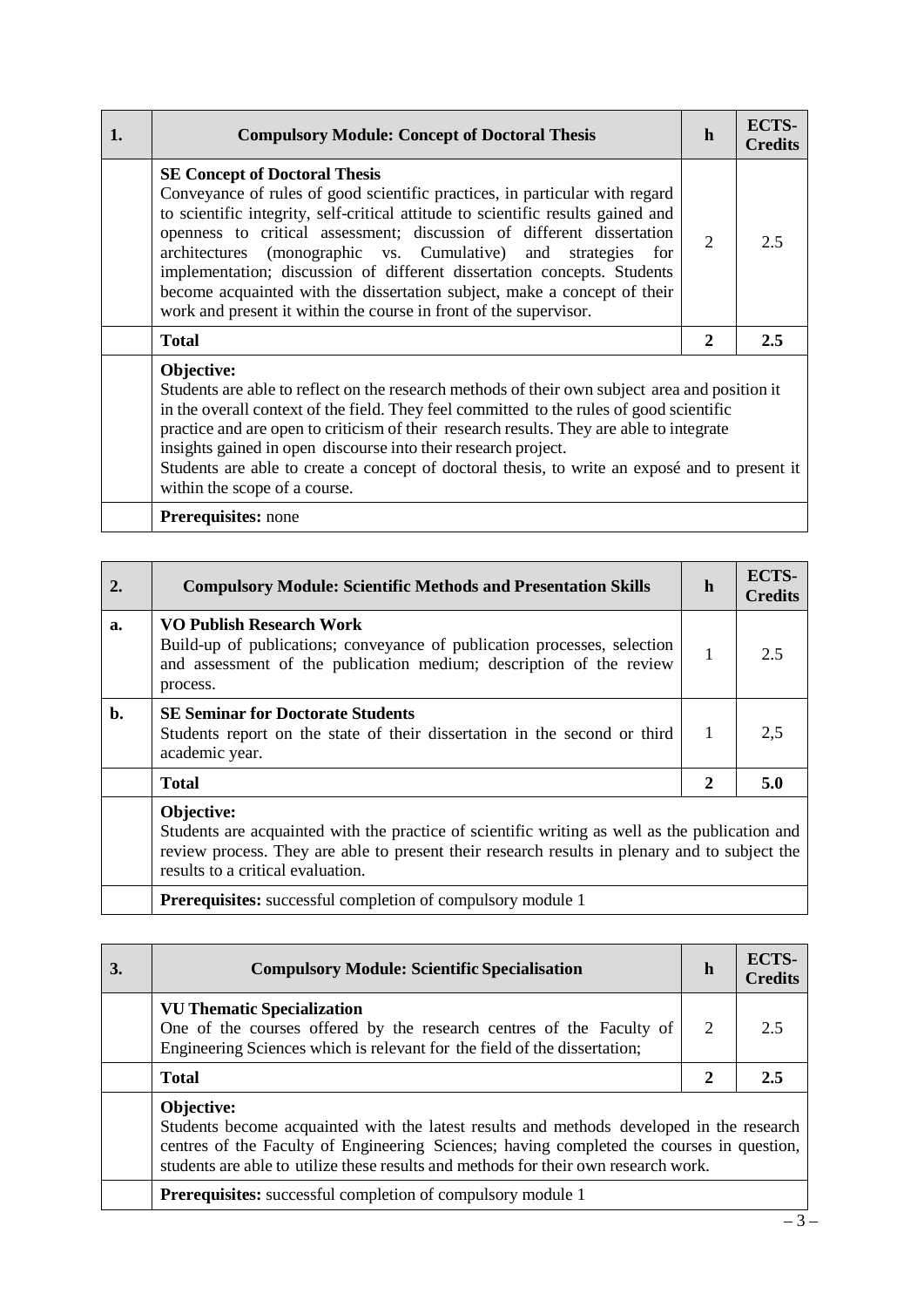| <b>Compulsory Module: Presentation of Own Research Results</b>                                                                                                                                                                                               | h | ECTS-<br><b>Credits</b> |  |  |  |  |  |
|--------------------------------------------------------------------------------------------------------------------------------------------------------------------------------------------------------------------------------------------------------------|---|-------------------------|--|--|--|--|--|
| Students present their dissertation results in the form of a lecture or poster<br>presentation at national or international scientific conferences<br>(international Scientific Advisory Board);                                                             |   | 5.0                     |  |  |  |  |  |
| <b>Total</b>                                                                                                                                                                                                                                                 |   |                         |  |  |  |  |  |
| Objective:<br>Students acquire subject-specific and other competences which enable them to independently<br>prepare, design and carry out scientific lectures and poster presentations as well as to critically<br>discuss and reflect on them with experts. |   |                         |  |  |  |  |  |
| <b>Prerequisites:</b> successful completion of compulsory module 1                                                                                                                                                                                           |   |                         |  |  |  |  |  |

| 5. | <b>Compulsory Module: Generic Skills</b>                                                                                                                                                                                                                                                                                                                                | h | ECTS-<br><b>Credits</b> |
|----|-------------------------------------------------------------------------------------------------------------------------------------------------------------------------------------------------------------------------------------------------------------------------------------------------------------------------------------------------------------------------|---|-------------------------|
|    | Courses, as defined in the dissertation agreement, equal to 5 ECTS-<br>Credits have to be completed. One course may be chosen from the field<br>of "Equality and Gender".<br>Additionally, courses are offered which develop didactic skills and<br>competences for subsequent knowledge transfer of the field. Suitable<br>courses are marked in the course catalogue. |   | 5.0                     |
|    | <b>Total</b>                                                                                                                                                                                                                                                                                                                                                            |   | 5.0                     |
|    | Objective:<br>After the successful completion of this module, students possess advanced knowledge and<br>skills beyond their subject-specific competences which empower them to pursue independent<br>scientific activities and help them succeed in their future careers.                                                                                              |   |                         |

**Prerequisites:** successful completion of compulsory module 1

| 6. | <b>Compulsory Module: Doctoral Thesis Defense</b>                                                                                                                                                                                                                                                                                                                                   | h | ECTS-<br><b>Credits</b> |
|----|-------------------------------------------------------------------------------------------------------------------------------------------------------------------------------------------------------------------------------------------------------------------------------------------------------------------------------------------------------------------------------------|---|-------------------------|
|    | Final oral dissertation defense before an examination board.                                                                                                                                                                                                                                                                                                                        |   | 5.0                     |
|    | <b>Total</b>                                                                                                                                                                                                                                                                                                                                                                        |   | 5.0                     |
|    | Objective:<br>Presentation, reflection on, and analysis of the dissertation results in the overall context of the<br>doctoral programme; the focus is on summarizing and explaining results of the research<br>project, on presenting the increase in knowledge for the discipline, on demonstrating<br>evaluation and methodical competences as well as on presenting the results. |   |                         |
|    | <b>Prerequisites:</b> successful completion of all compulsory and elective modules and positive<br>evaluation of the dissertation                                                                                                                                                                                                                                                   |   |                         |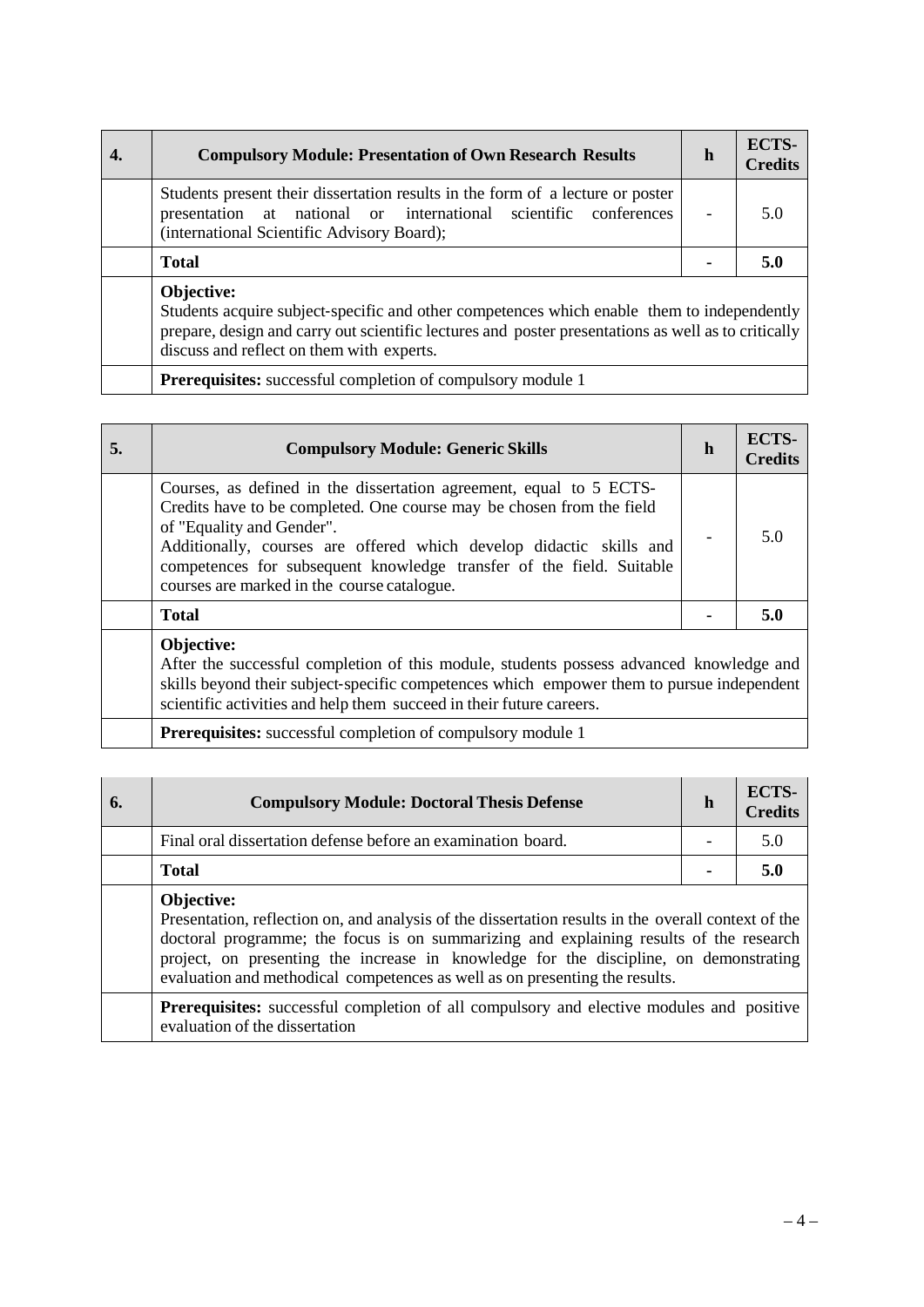| (2) | One elective module – equal to 5 ECTS-Credits – has to be completed: |
|-----|----------------------------------------------------------------------|
|     |                                                                      |

| 1. | <b>Elective Module: Scientific Basics/Core Skills of the Thesis Topic</b>                                                                                                          | h | ECTS-<br><b>Credits</b> |  |  |  |
|----|------------------------------------------------------------------------------------------------------------------------------------------------------------------------------------|---|-------------------------|--|--|--|
|    | Courses, as defined in the dissertation agreement, equal to 5 ECTS-Credits<br>have to be completed to develop the scientific basis/core competences for<br>the dissertation topic. |   | 5.0                     |  |  |  |
|    | <b>Total</b>                                                                                                                                                                       |   |                         |  |  |  |
|    | Objective:<br>After the successful completion of this module, students possess the high level of<br>interdisciplinary knowledge necessary for working on the dissertation.         |   |                         |  |  |  |
|    | Prerequisites: successful completion of compulsory module 1                                                                                                                        |   |                         |  |  |  |

| 2. | <b>Elective Module: Scientific Specialisation Subject 1</b>                                                                                                   | h                        | ECTS-<br><b>Credits</b> |  |  |  |  |  |
|----|---------------------------------------------------------------------------------------------------------------------------------------------------------------|--------------------------|-------------------------|--|--|--|--|--|
|    | Cooperation in a third-party-funded project that has a direct relation to the<br>dissertation;                                                                | $\overline{\phantom{a}}$ | 5.0                     |  |  |  |  |  |
|    | <b>Total</b>                                                                                                                                                  |                          | 5.0                     |  |  |  |  |  |
|    | Objective:<br>Acquiring<br>subject-specific and other competences for working in teams and for<br>communicating research results to the scientific community; |                          |                         |  |  |  |  |  |
|    | <b>Prerequisites:</b> successful completion of compulsory module 1                                                                                            |                          |                         |  |  |  |  |  |

| 3. | <b>Elective Module: Scientific Specialisation Subject 2</b>                                                                                                | h | ECTS-<br><b>Credits</b> |  |
|----|------------------------------------------------------------------------------------------------------------------------------------------------------------|---|-------------------------|--|
|    | Publishing the research results of the dissertation in a scientific journal or<br>in conference proceedings;                                               |   | 5.0                     |  |
|    | <b>Total</b>                                                                                                                                               |   | 5.0                     |  |
|    | Objective:<br>Acquiring subject-specific and other competences for working in teams and for<br>communicating research results in the scientific community; |   |                         |  |
|    | <b>Prerequisites:</b> successful completion of compulsory module 1                                                                                         |   |                         |  |

| 3. | <b>Elective Module: Scientific Specialisation Subject 3</b>                                                                                                                                                                                                           | h | ECTS-<br><b>Credits</b> |  |
|----|-----------------------------------------------------------------------------------------------------------------------------------------------------------------------------------------------------------------------------------------------------------------------|---|-------------------------|--|
|    | Participation in international scientific forums (in total, a minimum of five<br>days), where internationally acknowledged experts familiarize students<br>with the current state of research in the area of the dissertation topic (e.g.<br>during a summer school); |   | 5 Q                     |  |
|    | <b>Total</b>                                                                                                                                                                                                                                                          |   | 5.0                     |  |
|    | Objective:<br>Acquiring subject-specific and other competences for working in teams and<br>communicating research results to the scientific community;                                                                                                                |   | for                     |  |
|    | <b>Prerequisites:</b> successful completion of compulsory module 1                                                                                                                                                                                                    |   |                         |  |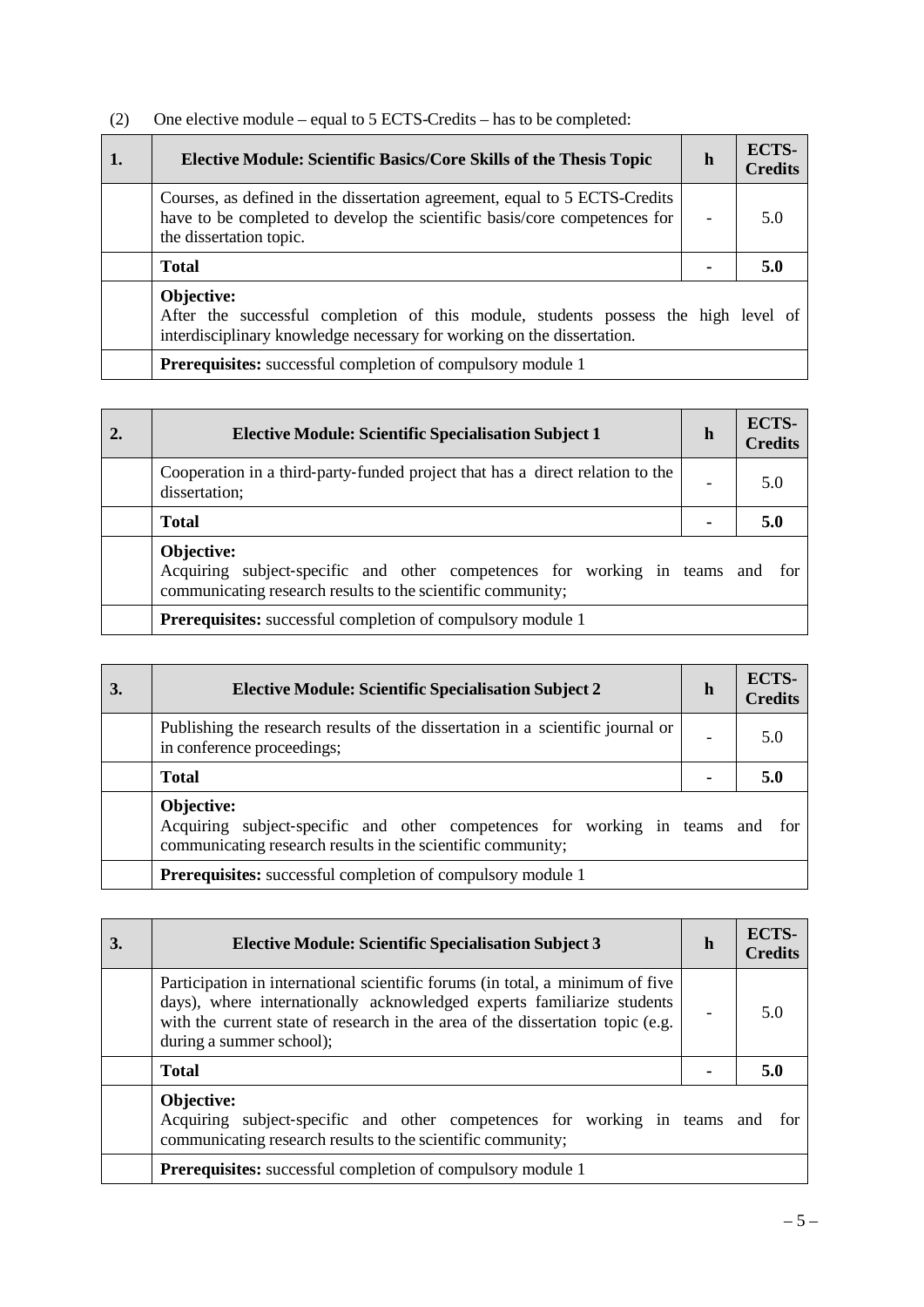#### **§ 7 Dissertation**

- (1) In the course of the doctoral programme, a dissertation has to be written, which equals 150 ECTS-Credits. The dissertation is a piece of scientific work which serves to prove the student's ability to cope with scientific questions in an independent way. The dissertation topic has to be chosen from one of the scientific subjects represented at the Faculty of Engineering Sciences and has to show a scientific relation to an examination subject defined by the curriculum of the respective field of study.
- (2) The dissertation can also consist of a minimum of three articles (peer‐reviewed) that are related in terms of subject matter or methods and that have been accepted for publication by acknowledged scientific journals listed in the web of science or Scopus. The student must be the first author of a minimum of two of these articles. If the articles were written by several authors, the student's own contribution must be clearly shown and must be added to the dissertation. The student has to compile a detailed summary of the working field, the methods used and the results gained whereas the articles included in the dissertation must be related. In addition, an outlook on the further scientific and methodical development of the subject is to be prepared.
- (3) The student has to propose a team of supervisors, consisting of at least two people (dissertation committee), and to nominate one of them as the supervisor mainly responsible (with venia docendi). It is permissible to propose supervisors (with the exception of the main supervisor) from subject-related fields. In justifiable exceptional cases it is possible for students to propose only one supervisor.
- (4) Prior to beginning the work, the student has to communicate the dissertation topic and names of the supervisors in writing to the body responsible for study law. Topic and supervisors are considered as accepted, if the body responsible for study law does not veto them by means of a decree within one month after the receipt of the proposal.

#### **§ 8 Examination regulations**

- (1) The evaluation of elective modules 1, 2, 3, and 5 as well as elective module 1 is based on course examinations.
- (2) Lectures are evaluated by means of a single exam at the end of the course. The lecturer is required to communicate evaluation methods (oral and/or written) before the course starts.
- (3) The evaluation of courses with continuous performance assessment is based on the student's regular, written and/or oral and/or experimental contributions. The lecturer is required to communicate evaluation methods and criteria before the course starts.
- (4) The evaluation of elective module 6 ‐ "Doctoral Thesis Defence" ‐ is based on an oral exam taken before an examination board consisting of three examiners.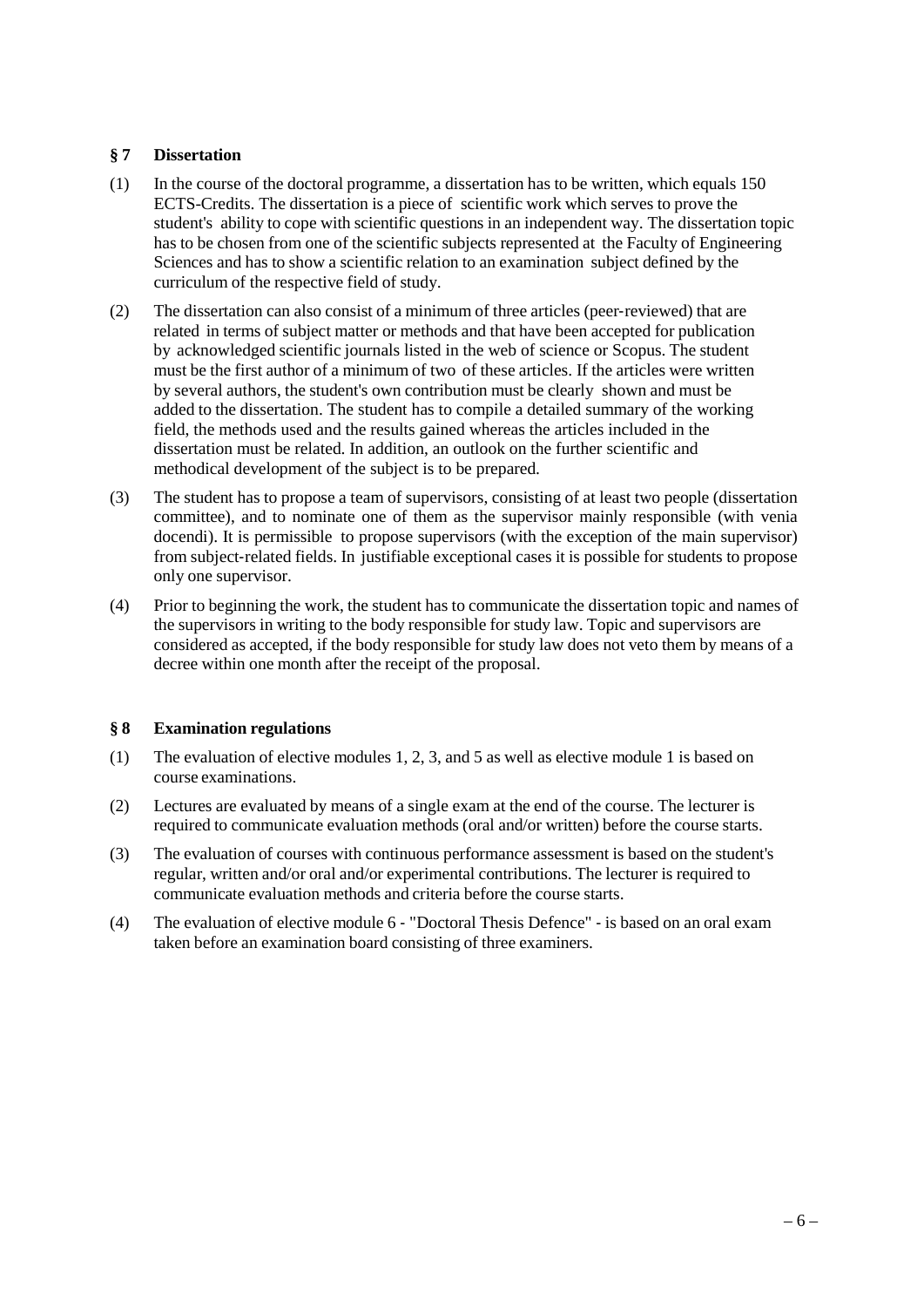- (5) Modules without courses, with the exception of compulsory module 6, are evaluated by the main supervisor. A positive grade has to read "participated with success"; a negative grade has to read "participated without success". The evaluation of the individual modules is defined as follows:
	- 1. For a positive evaluation of elective module 4, students must provide evidence of their participation as a conference speaker or participation at a poster session by submitting the directory of conference speakers.
	- 2. For a positive evaluation of elective module 2, students must be mentioned as co-author in the project report.
	- 3. For a positive evaluation of elective module 3, students must prove that their article has been accepted for publication.
	- 4. For a positive evaluation of elective module 4, a certificate of attendance from the event manager is necessary.

#### **§ 9 Academic degree**

Graduates of the Doctoral Programme in Engineering Sciences are awarded the academic degree of "Doctor of Technical Sciences" or "Dr. techn.", in brief.

#### **§ 10 Implementation**

- (1) This curriculum comes into force on 1 October 2009.
- (2) Modification of the curriculum published in the University of Innsbruck Bulletin of 06 May 2015, Issue 24, No 384 is effective as of 1 October 2015 and applies to all students.